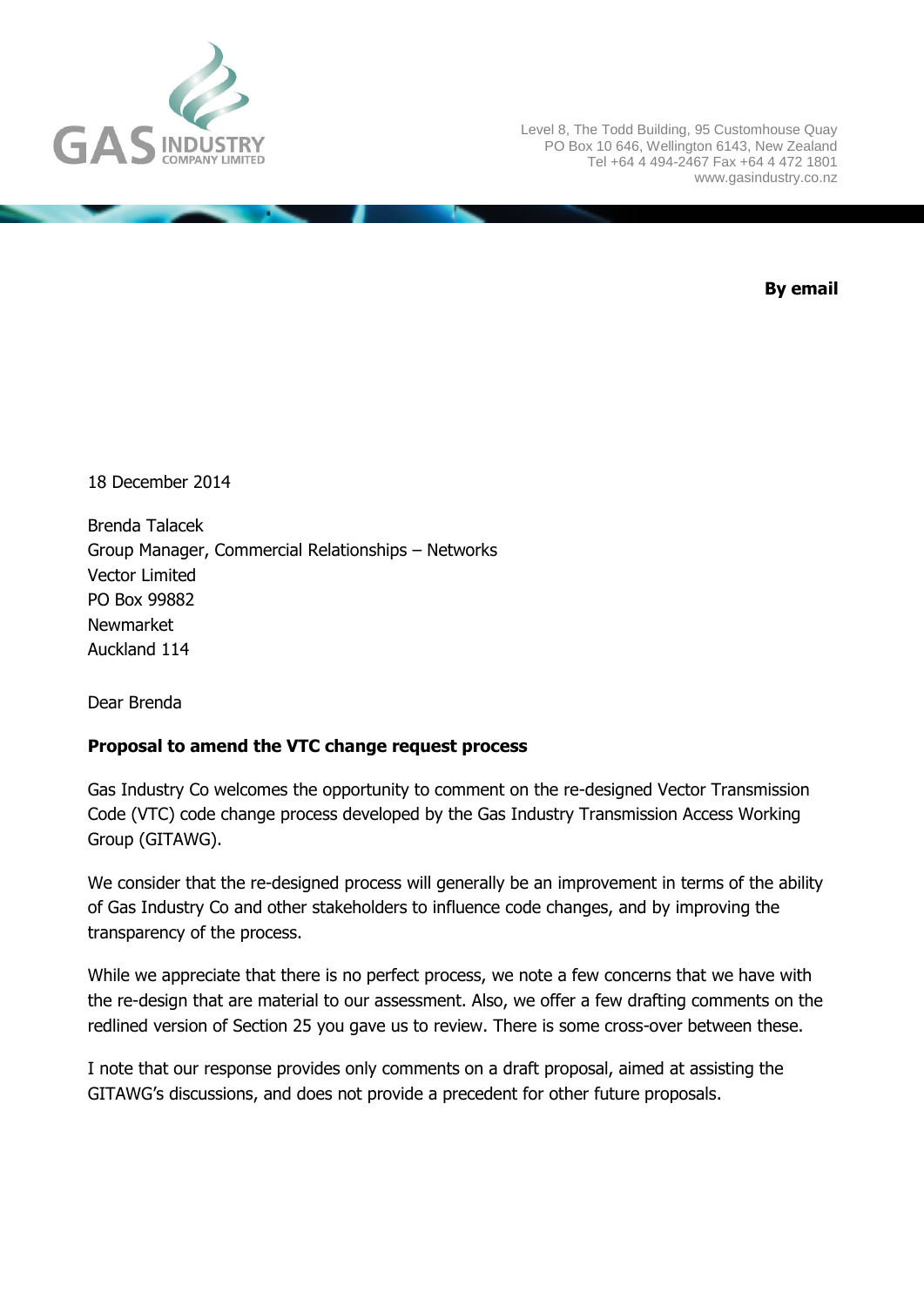## **Difficult changes**

With the re-designed arrangements in place, it may be that difficult changes, that cannot obtain 75% approval, will not be progressed. Under current arrangements the appeals process would permit such a change if Gas Industry Co assessed that it would better align the code with the Gas Act objectives.

## Similarly:

- a) a shipper who doesn't want a change to occur, but is in the minority, can currently appeal any approved change to Gas Industry Co; and
- b) a shipper who considers that Vector has inappropriately withheld its consent to a VTC change, can currently appeal to Gas Industry Co

You have advised that the intention is for the dispute resolution section of the Code to be amended to also allow for any difference between Vector and one or more shipper(s) arising out of the operation of the Code to be treated as a dispute and handled as per schedule two of the Code (which details the agreed dispute resolution procedure). Ensuring this change is made to the draft is material to Gas Industry Co's assessment of the redesigned process.

### **Good faith consultation with non-shipper stakeholders**

While we recognise that submissions from stakeholders are only possible at the appeal stage under the current process, stakeholders can be confident that their views will be fully considered. Any drafting that can convey the intent that such views will also be given full consideration in the re-designed process would be a worthwhile addition.

Also, we understand the intent is that Gas Industry Co will be consulted on amendments, but the proposed drafting is not this strong. The current drafting requires consultation between Vector and its shippers, but enables Gas Industry Co only to provide comment. Gas Industry Co requests that the drafting be amended such that it be provided a copy of all change request-related notices and be included in all consultation on proposed changes to the Code.

## **Timeframes**

The draft section 25 provided for Gas Industry Co to review details numerous specific timeframes for consideration of change requests, but section 25.7 provides that a simple majority of the parties to the Code can consent to an extension to the timeframe and a party's consent to a proposed new timeframe must not be unreasonably withheld or delayed. We have some concerns that this clause could be used by a majority to unreasonably delay consideration of a change request proposed by a small shipper. We question whether the clause is needed.